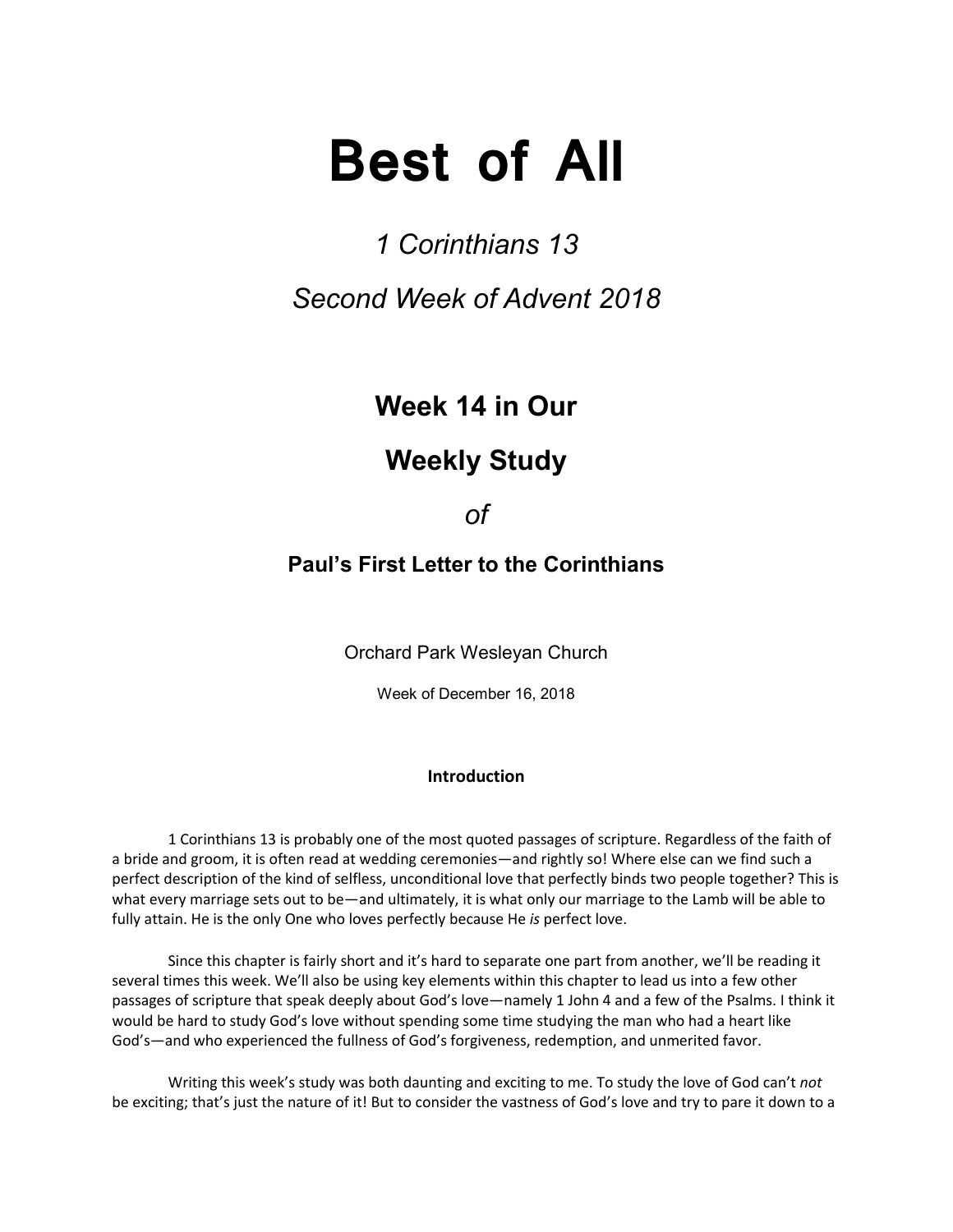one-week devotional is impossible. His love is so great that even if we were to read the entire Bible multiple times from cover-to-cover, we would still not grasp the height, depth, and breadth of His love in Christ Jesus. God's love has to be experienced in a lifetime of relationship with Him, and even then, we're only "seeing dimly." Everything here is but a shadow of what is to come. So our job this week is to concentrate on just a few aspects and attributes that characterize God's love.

We could spend plenty of time on *how* to love like God, and I would love to do that. We all need reminders of practical ways to show God's love to others. However, as I prayed for God's leading with this week's topic, I think He would have us take some time to enjoy the fullness of His gift to us this week—to just take our time resting in His love, understanding His heart and how He shows us His love. So that's what we'll do. We will have one day this week in which we'll talk about how we are to love like God, but we will devote the other four days to understanding God's heart for us.

I am praying this week that we all—even if we already know much of what we study together—will be reminded of the magnitude of God's love; that He'll pour it out on you with a heavy intensity that overwhelms your heart and your spirit and draws you deeper with Him. I am praying that He delights you with reminders and special moments that let you enjoy and experience the gift of His perfect love in Christ. *Do it, Lord. Pour Your love out freshly on every one of us this week. Thank You. In the Name of Your most precious Gift, Jesus. Amen.*

#### **Day 1**

#### **God is Love**

"*We know how much God loves us, and we have put our trust in his love.*

*God is love, and all who live in love live in God, and God lives in them."*

1 John 4:16

*God is love*. This is so fundamental to our faith that many of us probably learned it early in childhood. Like so many things we learned about God and Christ early in our faith, though, this is one of those truths that begs for more attention and understanding as we grow and mature. Lest we take it for granted and miss the staggering reality that yes, our God actually *is* love, let's start this week on that very topic.

#### **Please read 1 John 4:7-5:5.**

• Underline, highlight, or otherwise note how many times the words "love," "loved," or "loves" appears within this text.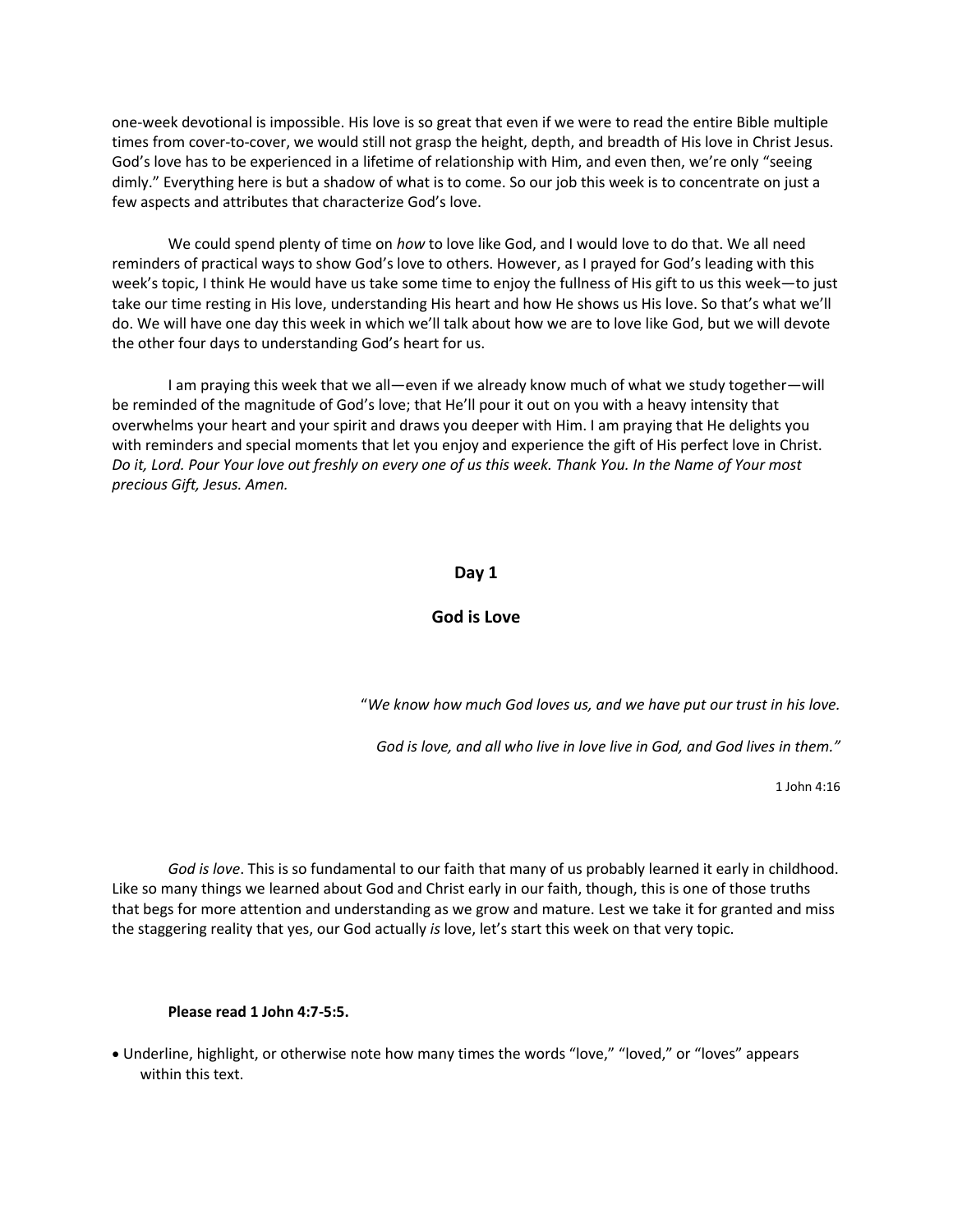I'm finding that I have a lot of favorite passages of scripture these days, and this is definitely one of them. This particular passage is so beautiful because each truth or command is perfectly woven into the others in almost a circular way. Even from the circular nature of the writing itself, we see evidence of God's perfect and unending love. John, the "disciple Jesus loved" (John 13:23), had a deep understanding of God's love, and it permeates all of John's writing—and these verses in particular. He basks in it and wanted his readers to do the same. So let's concentrate our efforts into breaking this passage down in order to enjoy the fullness of love that *is* God.

• List each unique command to love or truth about love that you can find in this section. If you find that some statements or commands are repeated, tally how many times. (Hint: There are more than a few; you may want to use the "Notes" pages at the end of this devotional!)

We all see things differently, so your list will look different from

mine. However, you should have a healthy amount of descriptions about love written down. Let's take a closer look at a few of the most prominent ones.

**God is love.** There is no love apart from God because He *is* love. Love cannot be separated from God and assigned to any other source; he is its origin, foundation, and source. I remember contemplating this around Christmas-time one year while driving in some particularly beautiful snow. While there are certainly exceptions in individuals, Christmas brings out love and generosity in people like no other season does. I came near tears when I considered the probable reason for this: Christmas is the celebration of the Gift of God's love being sent to earth. Love cannot be separated from God—even from among those who don't yet know Him. His love sent down in Christ permeates even the unsaved world at Christmas because it is that powerful, and it is inseparable from who He is.

Sometimes our understanding of God being love can bring with it the notion that because God is love, He has no choice but to love, and His love is obligatory or stiff. I have been trapped in this thought before. I probably couldn't have defined my feelings so well at the time, but what a defeating lie that was for me. It can still creep up on any of us at times. But your God doesn't love you with a cold, obligatory affection. He loves you with an active and demonstrative love, with fervor and zeal. You are His cherished one. If you want to be reminded of God's passion for His people, read a little extra today in **Isaiah 42:13-16.**

**God loved us first.** Because God is love and God is also eternal, He is also the originator of all love. There was no way we could love Him first. Not one of us could muster up enough on our own to call love because it all comes *from* God. Any love you have for Him is because He loved you first; doesn't that just take away every pressure-filled feeling of striving you have? You *cannot* beat God to it and love Him first; you *cannot* love Him more; you *cannot* love Him at all unless He enables you to do so. It all comes from Him, and beloved, He loved you from before you were.

**God's love is wrapped up in Christ.** We'll see this breathtakingly illustrated on Days 3 and 4 this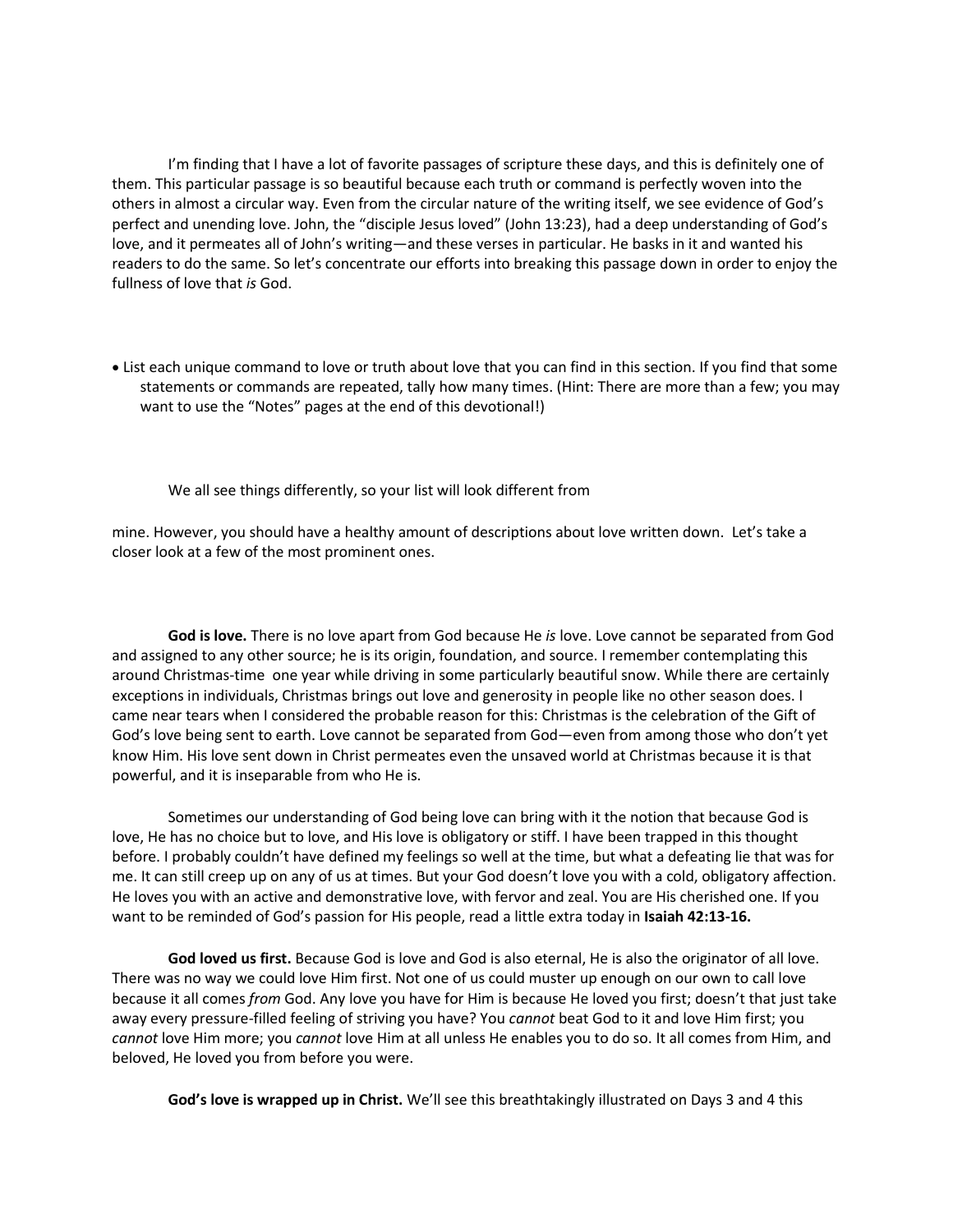week, but for now, let's just absorb what John says. According to 1 John 4:9, God "showed" or "manifested" His love to us by sending "his one and only Son into the world." The word for "showed" or "manifested" in this verse is *ephanerōthē,* and it is derived from the word *phaneros. Phaneros* means "to render apparent (literally or figuratively)—appear, manifestly declare, (make) manifest (forth), shew (self)." This lends a little new understanding to Christ as the manifestation of God's love, doesn't it? God's love was literally made apparent—made known and visible—in the person of Christ Jesus. As God the Son, Jesus is fully God, and therefore, He *is* love. So when Jesus came to Earth as a man, He was literally the sending down of God's love to us. He was the tangible, touchable, physical representation of God's love.

**God's love abides in us.** When we "declare that Jesus is the Son of God," God lives in us and we in Him. There is a state of mutual "abiding" or "remaining in" each other. How do we know this? Because we have His Spirit in us as evidence that God Himself is in us. I love the translation of this word as "remain[ing]." It reminds us that God is perpetually and forever in us; He doesn't live in us sporadically; it's not temporal. He is in us permanently and ongoing. So even when we don't *feel* His presence, we know that He is indeed there. And as a result, we have His power and His love always with us.

**God's love is agape.** We'll be referring to this throughout the rest of this week, so in order to fully understand the type of love that God *is* and how it compares to other expressions of love, we have to understand the Greek word for God's love—the only word for "love" used in this section of 1 John 4.

*Agápē* is God's supernatural love. It is used approximately 320 times in the New Testament and is rarely used outside of Biblical writing. According to Strong's, *agápē* is "affection or benevolence; specially, in the plural, a love-feast." It is a "(feast of) charity, dear, love." So, when John writes that "God is *agápē,*" he is writing about a perfect and abundant love. It originates with God and is supplied by Him alone. It is not friendly love (phileo), romantic love (érōs), or even the natural affection like that of a parent toward children (storgē). God's love is solely based on and driven by Himself; it is self-sustaining and eternal; it is perfect and complete. It is more than we can ever imagine.

**Love one another.** We'll close today with the one command that is repeated three times in our reading. John drives home the point that no one can claim to love God if he or she does not love God's people. Lest I write too much today and encroach upon tomorrow's study, let's end here by simply letting all that we've been reminded about God and His love settle in our hearts; and let's consider that He calls each one of us to love as He does.

**Consider:** From all that you read and studied in 1 John 4 (and perhaps even Isaiah 42) today, what touches you most deeply about God being love? How have you typically thought of His love toward you in the past? Take some time to really reflect upon God's "sending down" of His love in Jesus. Christ is God's love sent for you. Yes, He was sent into the world, but He was also sent *for* you—"to seek and to save" you because He loves you.

**Pray:** Thank God that He loves you so much that He chose to show you by sending "His one and only Son so that [you] would have eternal life" (John 3:16) Thank Him that His love isn't just a feeling; it is full of zeal and demonstration.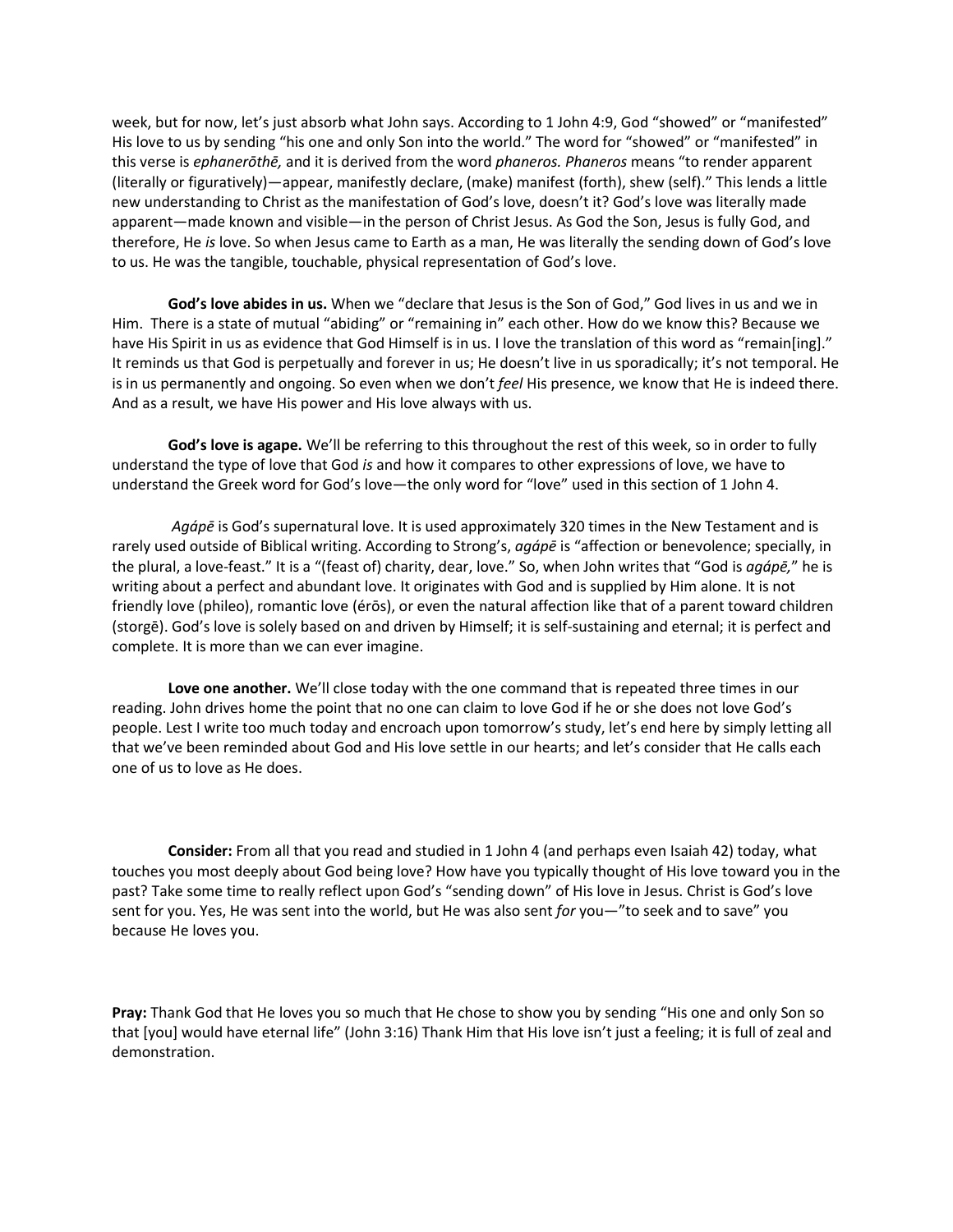#### **Day 2**

#### **Without Love….**

*"If I could speak all the languages of earth and of angels, but didn't love others, I would only be a noisy gong or a clanging cymbal."*

1 Corinthians 13:1

 We'll continue in our discussion of love today with 1 Corinthians 13 as our main text. While Paul's writing about love certainly applies in a general sense to love as it comes from God--and as it should therefore be displayed in God's people--this part of the letter in between chapters 12 and 14 that talk about the spiritual gifts. In order to get the most out of Paul's description of love, we need to understand it within this context. If we don't take context into account, we'll miss out on a very important truth about God's love.

#### **Please read 1 Corinthians 12:31b-13:3.**

• Toward what had Paul just finished exhorting the Corinthian church?

If you'll remember from last week, the Corinthian church was so focused on the public manifestation of the Spirit's gifts that the gifts themselves gained an undue amount of importance, and the real purpose of the gifts was shoved to the background.

• What is the main purpose of the spiritual gifts?

Paul had just instructed the Corinthian church to seek out and desire the "most helpful gifts." As we learned last week, all spiritual gifts are given for the express purpose of building up a vibrant and healthy Body of Christ. Christ loves and cares for His church; He sacrificed Himself for us in love so that we would not just be saved but radiantly pure and beautiful for Him. So, our gifts meant to serve each other so that the Body of Christ is built up in spiritual, emotional, and physical health in order to continue to minister to the lost; but they are also a beautiful display of Christ's love for us and a means by which we are perfected in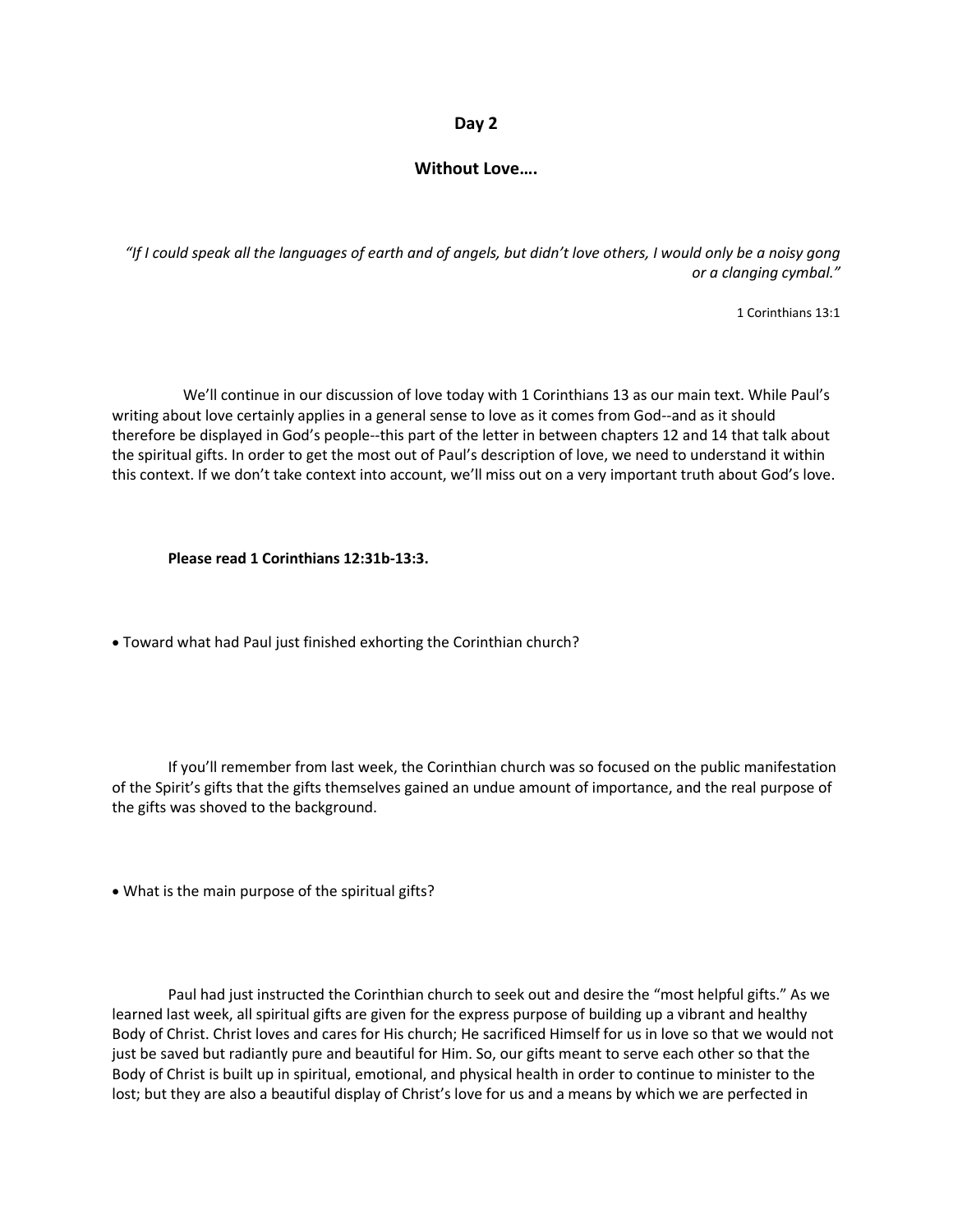God's love through the opportunity to shower it on each other. This is the context for what Paul will say in the remainder of chapter 13. Love supersedes even the highest of the spiritual gifts.

• List what Paul says any spiritual gift is like without love:

1. 2.

3.

Let's notice that although the Corinthian church as a whole was neither pursuing holiness nor treating each other with genuine love, they were still able to use their spiritual gifts. This is important to our understanding of 13:1-3 because, as Paul tells the church that love is more important than any powerful, Spirit-enabled gift of God, he says that unless we use those gifts for the benefit of each other *because* we love each other, they will be useless. We simply cannot separate love from the use of our spiritual gifts because to take love out is to take God out. Every effort of ours is just an empty shell without Him; the meaning and effectiveness and power can only come from the love that is God through His Holy Spirit.

Now, what if we *do* serve each other in love with our gifts?

**Please review 1 John 4:7-5:5 and the list of commands/descriptions you made yesterday. Please also read John 13:34-35 and John 15:10-12.**

• What is the one command that John repeats three times in this passage?

**We are obedient to Christ.** John commands the same thing three times in 1 John 4-5; Jesus says it in John 13:34 and 15:12: "*Love each other."* We often take these commands to love each other and apply them generally to loving everyone. That's certainly not wrong. However, within the context of all three of these passages, John and Christ are telling believers to love *other believers* as God does. This is a specific command for the family of God to show love to brothers and sisters within the same family. Friends, if we don't genuinely love each other with the same love that God has for each one of us, we're not obeying Christ. As we've seen over and over in our study of 1 Corinthians, we cannot have a healthy church without selflessly loving each other; we cannot argue and quarrel;

we cannot be divided, arrogant, and competitive. We have to make every effort to love each other with the same love God has shown to each one of us. We'll see more about what God's love looks like over the next few days.

**We glorify Christ.** In John 13:35, Jesus says that everyone will know that we are His disciples when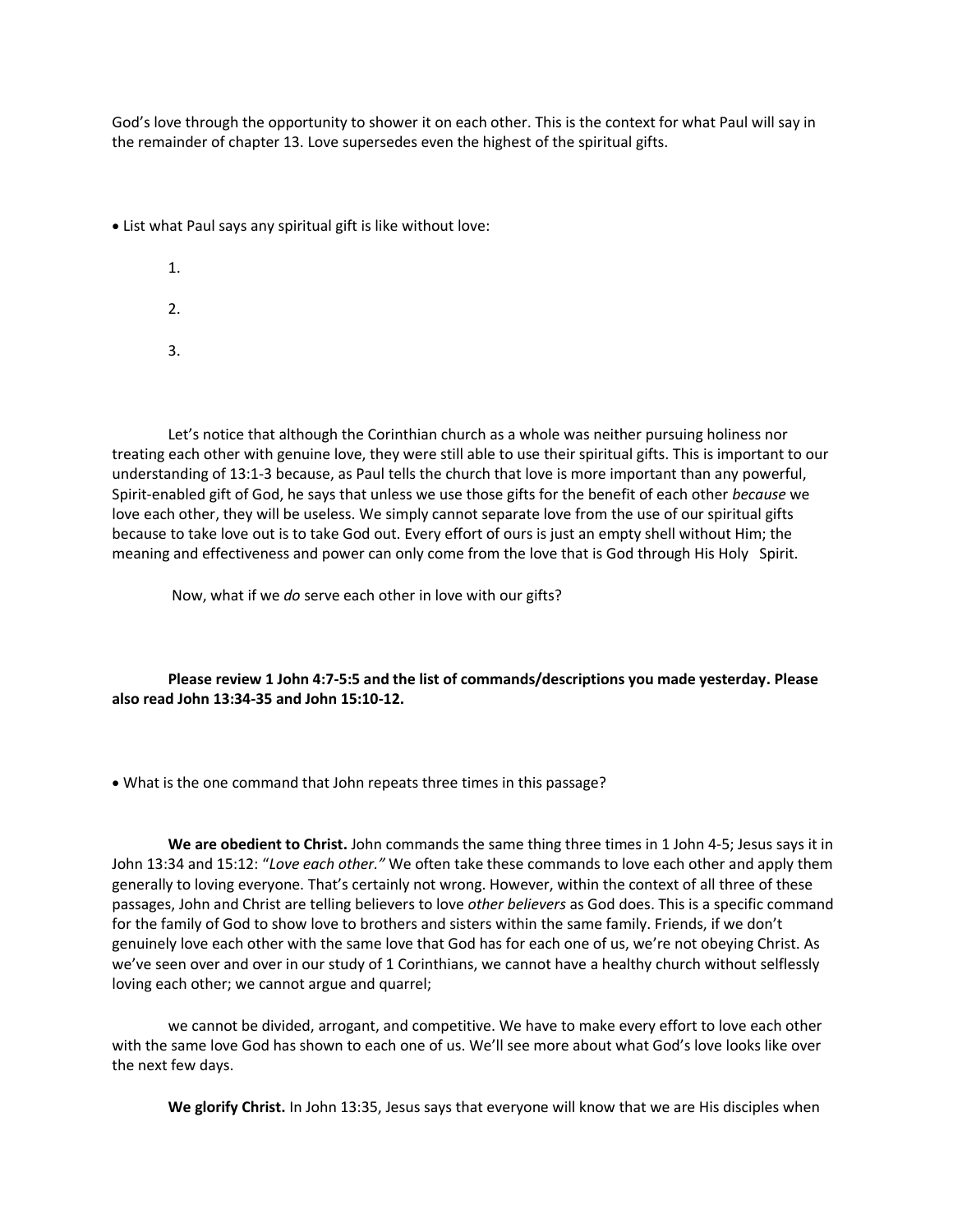we love each other. Not by what we say; not by how much we give; not by how hard we work; but by loving each other, we ultimately draw attention to Jesus. Why? Because unconditional love is *the* distinguishing characteristic of a relationship with Christ. Only with His Spirit in us can we love deeply, selflessly, unconditionally--even when another person is unlovable by all human standards. We'll have differences within the church; some will be related to our faith; some will simply be because our personalities are a tough match! That's OK. We can still love each other with God's love because true agápē is nothing we can muster on our own anyway. It is divinely sourced and cannot be achieved without God giving it as He abides in us. As a result, when we can show this type of love from one believer to another no matter what, the glory will go to Christ.

#### **We abide in God and His love.**

• Answer the following according to John 15:10-12:

Christ kept God's \_\_\_\_\_\_\_\_\_\_\_\_\_ and so \_\_\_\_\_\_\_\_\_\_\_ in His love.

\* If we keep Christ's \_\_\_\_\_\_\_\_\_\_\_\_, we will also \_\_\_\_\_\_\_\_\_\_\_\_ in His love.

Christ's command is to \_\_\_\_\_\_\_\_\_\_\_ \_\_\_\_\_\_ \_\_\_\_\_\_\_\_\_\_.

It's so simple when we read it or say it, but it's so hard to remember and to consistently do, isn't it? Who among us doesn't want to spend every moment wrapped up and remaining in Christ's love? Loving each other is the key to this; it's how we stay in Christ!

God set this up so beautifully for us. Instead of requiring that we stay alone with Him in order to abide in His love; instead of designing regular tasks and relationships as an interruption of our worship and intimacy; God designed all of *these* as important *parts of* our worship and intimacy with Christ. Consistently loving other believers keeps us in Christ's love. Intimacy with Him hinges upon our relationships with other people. By loving each other "in the same way" that Christ has loved us, we stay steeped in His love for us. It's not easy to love each other the same way Christ loves us, but if it means that we remain in His love even more, it's worth everything to do so.

**We have Christ's joy.** When we abide in Christ by loving each other, we experience a flood of agápē . Really, could our joy be anything *but* full*?*

**Consider:** Loving each other is an important part of our faith; it is intimately connected to the fullness of our joy and to remaining in Christ's love. How important have you considered your love for others within the Body of Christ? How do you purposely show that love? Is there someone who is particularly difficult for you to love? To whom do you need to reach out in reconciliation or a tangible effort to show love? What makes it hard for you to love your brothers and sisters? We all have trouble sometimes; let's commit our toughest people and situations to God together.

**Pray**: Lord, You loved me unto death when I was utterly unlovable. Thank You. You know every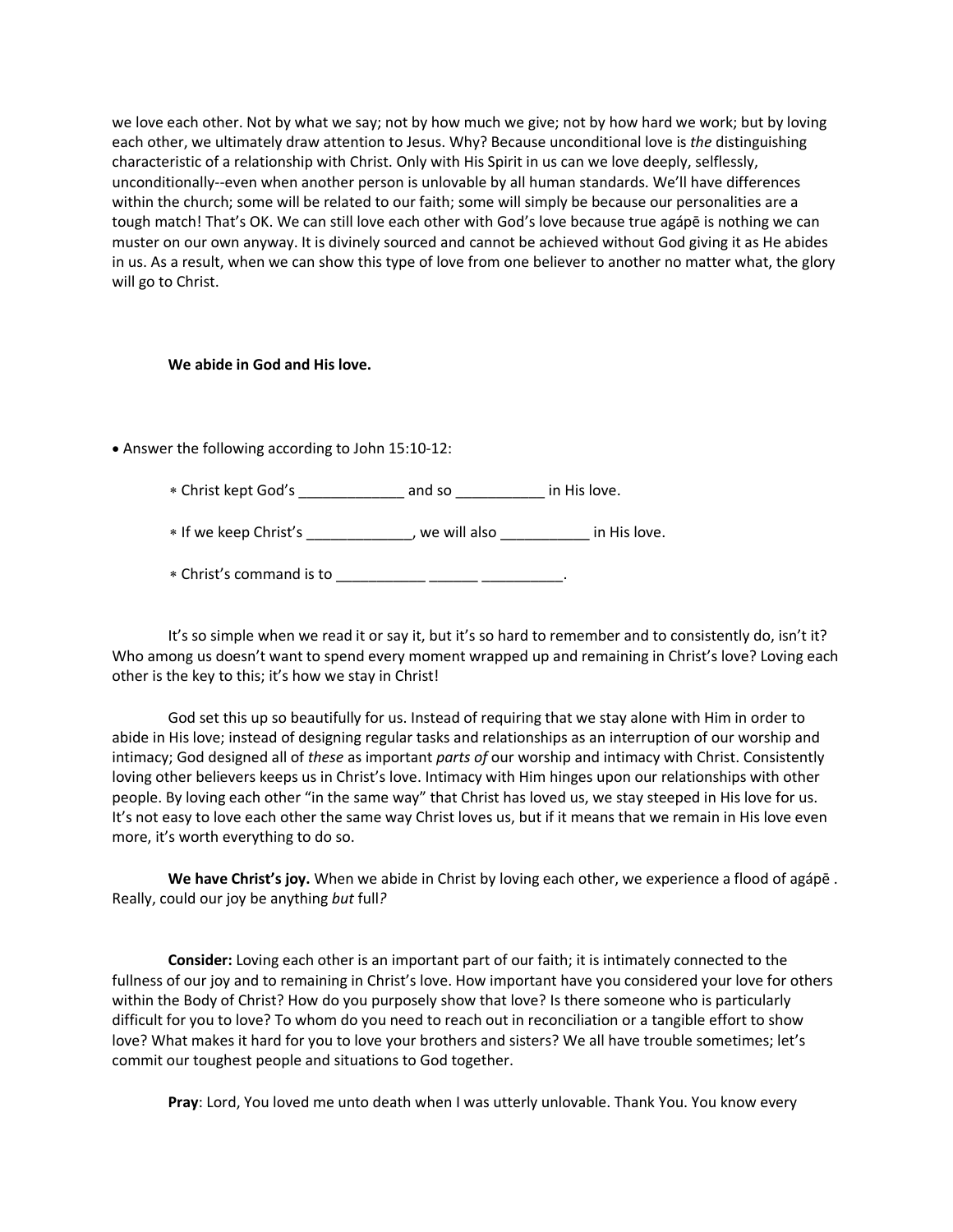difficult relationship I have, and You know every one of my weaknesses. Thank You that You not only love me through all of this, but You also supply me, through Your Spirit, with Your love for others. Please grow my love for You and for every single one of Your people. We may not always agree; we may not have the closest friendship; but we can still love each other like You love me. Please help me. Increase Your Spirit and Your love in me. Help me love others and remain in You. Thank You. In Jesus' Name, Amen.

#### **Day 3**

#### **God's Love Is….**

*"Love is patient and kind."*

1 Corinthians 13:4a

I am so excited for today's and tomorrow's devotionals. I already mentioned that I had a tough time putting together our study for this week because God's love is so utterly amazing; how does one choose which attributes to study? After several attempts at an outline for the week, God started to open my eyes to the obvious: His love always centers around His Son. Jesus is God's love made manifest; He *is* agápē . So we're going to study the same small section of 1 Corinthians 13 today and tomorrow with that in mind. We'll study it alongside other sections of scripture that show how each characteristic of love was exemplified in the life of God's One and Only Son.

#### **Please read 1 Corinthians 13:4-7.**

• List everything that Paul says God's love *is.* You should have about 5-7, depending on your Bible translation. Don't worry; whatever we don't cover today, we will study tomorrow.

#### **Love is patient. Please read John 7:1-9; then look up Mark 6:3, Acts 1:14, and James 1:1.**

- Who were Jesus' brothers, according to Mark 6:3?
- Why did Jesus' brothers tell Him to go into Judea (John 7:3-4)?
- Who was present and praying in Jerusalem after Christ's ascension (Acts 1:14)?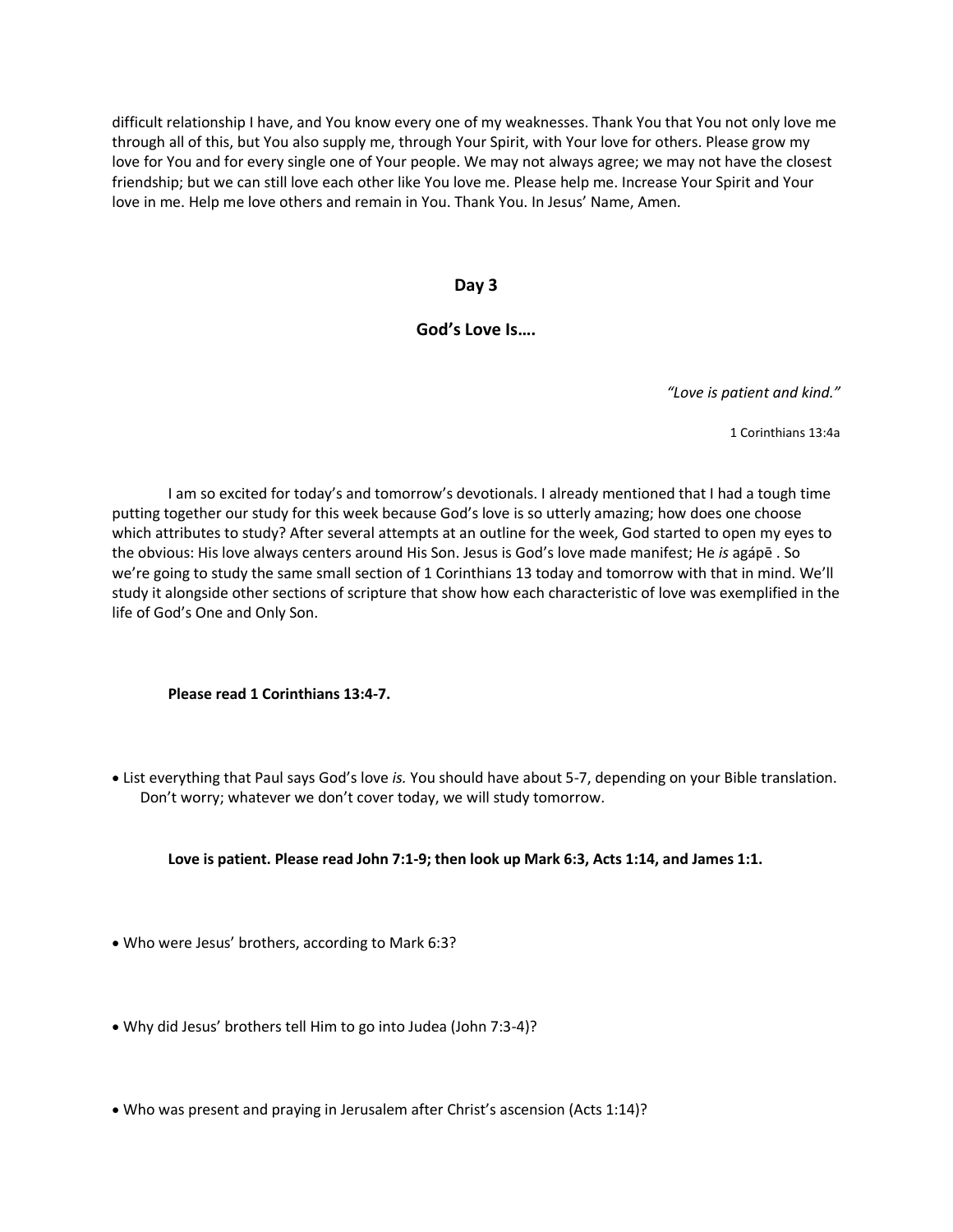• How does James identify himself in James 1:1?

Jesus' own brothers challenged Him to go up into Judea so that He could perform the same works He was doing around Galilee. As John 7:5 makes clear, Christ's brothers were not encouraging Him to go work in Judea because they were excited for Him to make His identity as the Messiah well-known. They didn't believe in Him! We only have this little bit of scripture that shows us how Jesus' brothers felt about His ministry during that time, but verse 4 gives us a little insight into their motivation and attitude: "If you can do such wonderful things, show yourself to the world!" This was a challenge from four unbelieving little brothers.

How did Christ respond? Let's note first that He didn't get angry or frustrated by their unbelief. He just answered them honestly and told them He wasn't going yet. Secondly, He told them twice that the timing wasn't right for Him to go. Christ's patience here is two-fold: it is with people and with circumstance. He understands where His brothers are spiritually, and He patiently waits for them to understand who He really is. Also, He is patient with the Father's timing for His ministry; He completely trusts that God has the timing for His ministry to come into fullness, and He won't work outside of that timing.

In Acts 1:14 and James 1:1, we see that Jesus' brothers did come to believe that He was the Son of God and their Messiah. They were a part of the 120 devoted to prayer in the upper room in Jerusalem after Christ ascended to His Father. James in particular identifies himself as Christ's "slave" or "bondservant" in James 1:1 and carried out his ministry as an apostle of Christ (Gal. 1:19). James wasn't spiritually ready or capable of accepting His brother as the Messiah when Christ started His ministry, but he did get there. He fully believed, ministered, and worked on behalf of the Gospel of Jesus. Christ's patience gave him time and freedom to grow and believe—and realize the love of the Son of God and his own brother.

#### **Love is kind. Please read John 4:1-30.**

- Describe Jesus' condition, according to verse 6.
- Why was the woman surprised that Christ asked her for a drink (v. 9)?
- What is Christ's response to her (v. 10)?
- Why do you think Christ chose to ask the woman to bring her husband to the well in verses 16-18?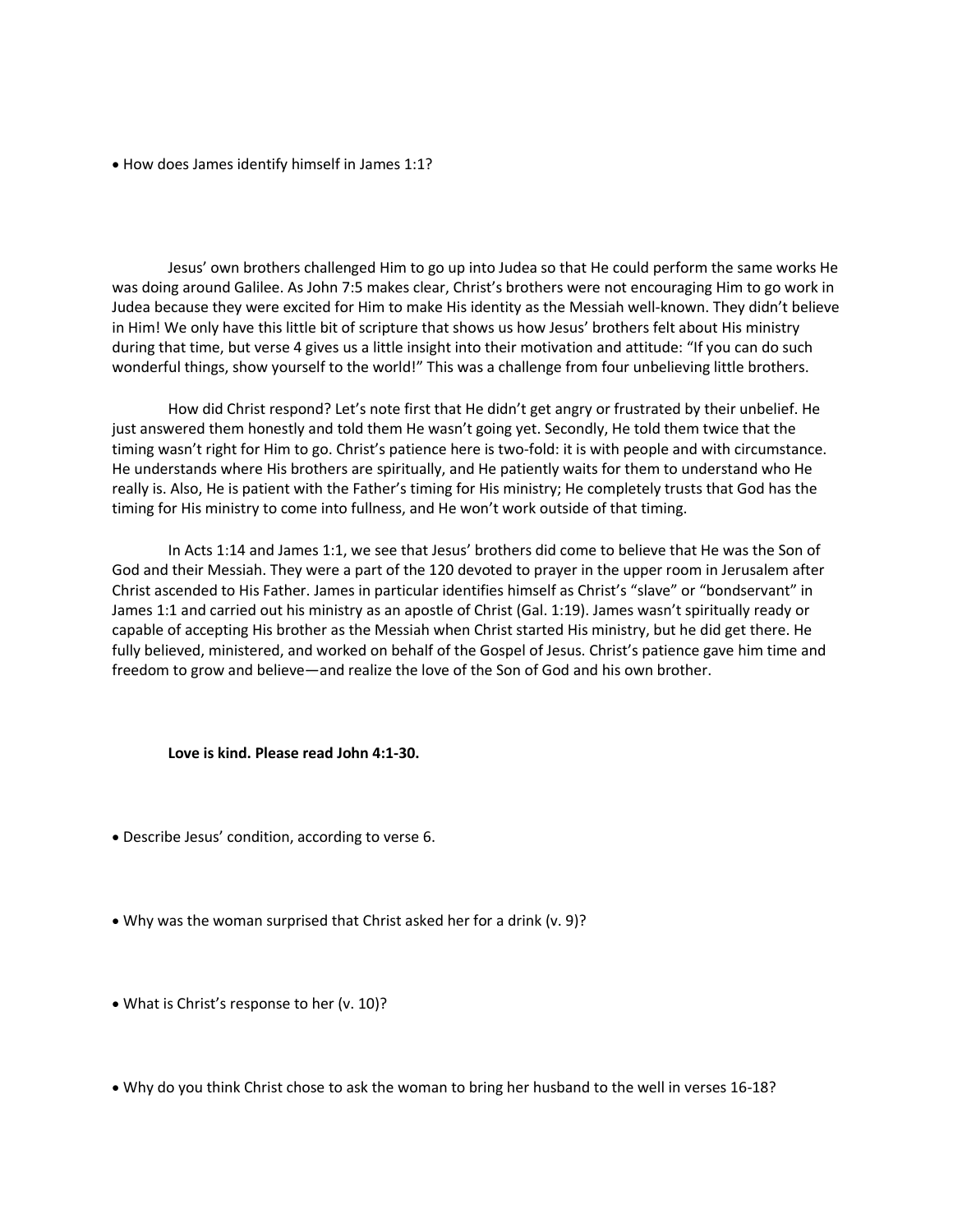The journey from Judea to Sychar was more than 30 miles across rough terrain, and many scholars believe that Christ and His disciples were traveling in the heat of summer. Hot and tired, Christ arrived at the well around noon and sat to rest. What I love most about this is that Jesus, as full deity, would not have been surprised to see the Samaritan woman. Her visitation was likely part of the reason that He took the route through Samaria in the first place. Jesus knew she was coming, and although wearied from the journey, I can only imagine His anticipation for the conversation to come.

He asks this scorned woman for a drink. She responds by asking why He, a Jew, would speak with her. Christ then responds not with an answer but with an offer. He asked the woman for a drink; then He offered her living water. Not only was He willing to talk to a woman that Jews typically hated, but He immediately gave her tenderness and love by offering to give to *her*.

As they continued their conversation, Christ tenderly convicted her of her sin by asking her to bring her husband to the well. He gently asked her to do so with the sole intention of convicting her of her current state. But He did it the way He does with us: He shed light on her situation so that *she* could see her need for repentance. He did not guilt or shame her. He simply helped her realize her own need. Then, He invited her into full participation in worship of the Father and revealed to this broken woman that He indeed was the anticipated Messiah. He heaped His kindness on her with tenderness and with the honor of confiding in her the truth that many longed to know.

#### **Love rejoices when truth wins. Please read Luke 15:7, 10, and 31-32; then read John 14:6.**

We're using quite a few verses here to make one big point: Christ is the Way, the Truth, and the Life. When we believe in Him, we don't just believe a truth; we believe *the* Truth—and it is that Truth that sets us free from sin and death (John 8:32, 1 Cor. 15:57). Christ is victorious. Truth wins. And when even one sinner repents and returns to Him by believing in Him as the Truth, all of heaven rejoices. Amen!

#### **Love is hopeful. Please read Matthew 16:13-20 and Luke 22:31-34.**

Again, we need to remember the omnipotence of Christ as the Son of God as we read these two passages together. As Jesus talked to Peter and told him that he would be the rock on which Christ would build His Church, He knew who Peter would become. He saw this zealous disciple as the strong leader who would build the foundations of the Church that lasts to this day—and will last until Christ comes to redeem it as His bride. He also knew the conversation that He would have with Peter just before His arrest; He knew the temptation that Peter would face and the heartbreaking denial Peter would make. But Christ loved Peter with such hope that He knew He could build His Church on His beloved rock. God's love hopes all things and sees us for what He will make us—not for what we are on our own.

#### **Love endures every circumstance. Please read Mark 15:16-39 and Hebrews 12:2.**

The cross. The hatred, the mocking, the shame and humiliation, the pain and exhaustion. The abandonment and darkness. What more could anyone endure deservingly? Yet Christ endured it undeservedly. He endured it on my behalf and yours—because He loves us. He loves us so much that He left the glory of Heaven, full of unending praise and worship to Him and perfect, intimate love with His Father. He left that for the express purpose of giving His life as a ransom for ours. He left just so that He could endure the cross because His love for you and me is so powerful. No matter how hard it is for us to lovingly endure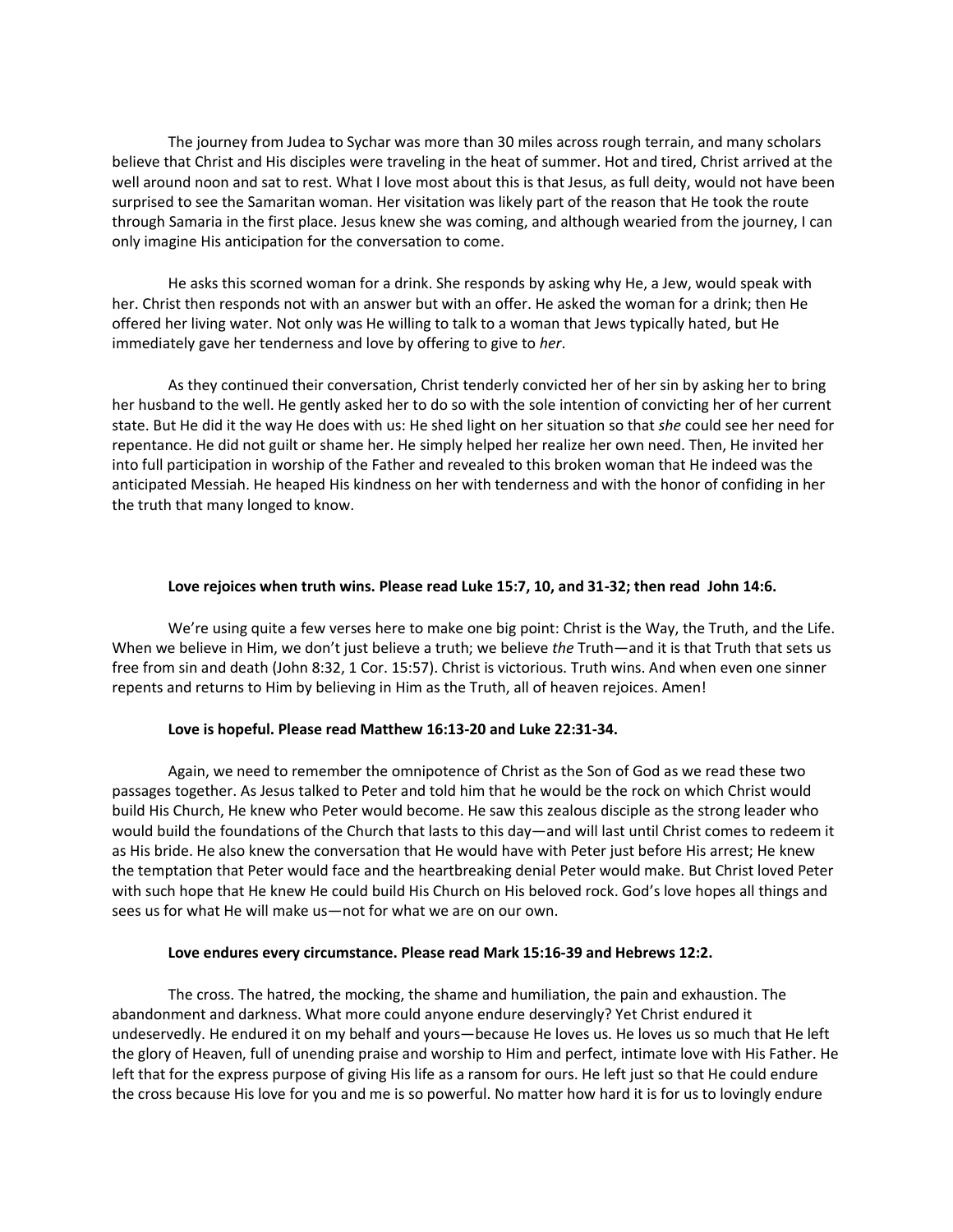for the sake of another, Christ has endured more. He endured so that an entire world of people who were enemies with God—past, present, and future—could be tenderly welcomed back into the arms of the Father that loves us.

**Consider**: God gave His Son to show us what His love is. How does 1 Corinthians 13 help you understand just how great and real and intentional God's love is for you? Take a moment and ponder this love deep in your heart. Take it in, and let it pour back out on the One who so freely gives it.

**Pray**: Thank You, God, for how much You really and truly love me. Will You help me to grow to understand, accept, and trust Your love always? I love you, too.

#### **Day 4**

#### **Love is Not…**

*"Love is not jealous or boastful or proud or rude. It does not demand its own way. It is not irritable, and it keeps no record of being wronged."* 1 Corinthians 13:4b-5 NLT

Yesterday we talked about all that love is and saw real examples of it in Christ's life. Today, we're going to look at the inverse because, just as important as what love is, is what love is not. Again, the practical application of all that we'll discuss is important and good, but it's not our main study goal this week. Let's let what Paul wrote to the Corinthians about love deepen our understanding of God's love for us. Let's glory in Christ as the complete and perfect display of God's love.

#### **Please review 1 Corinthians 13:4-7.**

**Love is not jealous or boastful or proud or rude. Please read Matthew 11:28-29 and Philippians 2:6- 8.** At first glance, I wondered why jealousy would be listed right alongside rudeness, boasting, and pride. Of course, these are all negative attributes, but jealousy seemed to be in a class of its own. But as I studied more of Christ's lack of these characteristics—specifically, His deep humility and meekness that replaced pride and rudeness—I began to think about jealousy on a slightly different level. Jealousy is selfish to the core; it is driven by one's desire to have what someone else has in order to be as good as or better than that other person. So jealousy, when we really think about it, has its roots in pride and self-aggrandizement. It—along with the other qualities listed above—are the opposite of self-sacrificial agápē . Christ had none of this.

Jesus was (and is) fully God, yet He still didn't consider equality with God something to attain. He humbled Himself fully in obedience to His Father—and also in servanthood to every person to whom He ministered. Instead of proclaiming Himself the Almighty and commanding His disciples to worship Him, Christ washed their feet. Instead of telling a group of eager listeners to bow down before the Creator of the universe, He offered rest and companionship. He served by healing the sick, raising the dead, casting out demons, teaching when He was exhausted, and making relationships with society's outcasts. He didn't yearn for the glory He had with the Father; He freely forfeited it for the joy of seeking, saving, and serving the world He loved.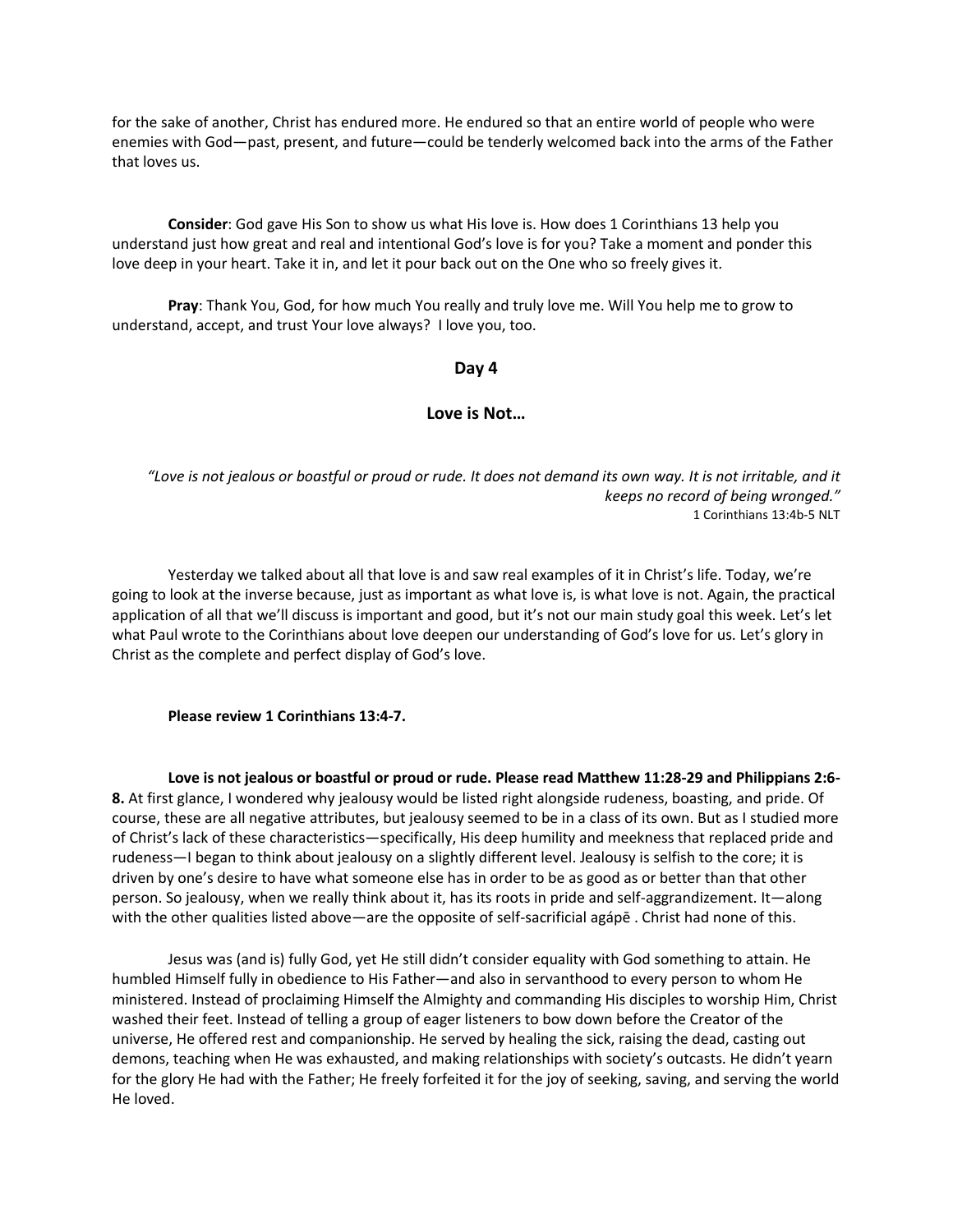**It does not demand its own way. Please read Luke 22:39-46.**

- What did Christ ask the Father to do?
- Jesus immediately followed that request by saying, "Yet I want \_\_\_\_\_\_\_ will to be done, \_\_\_\_ \_\_\_\_\_\_\_\_\_." Luke 22:42 NLT

Christ prayed with such intensity that His sweat turned to drops of blood. He agonized in prayer to His Father because He knew what lay ahead of Him that night. He didn't try to hide His feelings from His Father. I've agonized in prayer before; I've cried and yelled and had a consuming knot in my stomach as I poured out my heart to God. Yet as intense as that felt, I've never prayed with the intensity and anguish that Christ did in the garden that night. Yet even in the visceral reality of such a prayer, Jesus never grabbed for His own way; even as He finished asking God for another way, His will was already fully given over to His Father's way so that the fullness of His Father's love might be completely realized in the love and sacrifice of the Son.

**It is not irritable.** We could practically pick any Gospel story to illustrate that Christ was not irritable. Time after time, circumstances presented perfect occasion for an irritable response; time after time—like when He fed the 5,000 in Mark 6 —Christ displayed patience, tenderness, and compassion instead. In Luke 22:24-30, Christ's disciples broke out into an argument about who was the greatest. Jesus' betrayal and crucifixion were just hours away and likely at the forefront of His thoughts, but instead of Christ becoming irritated with this band of men who so often just didn't seem to get it, He reminded them that He came to serve (this was right about when Christ washed His disciples' feet in John 13), commended them for sticking with Him to the end, and promised them all places of honor in His Father's kingdom.

We'll be reading Psalm 103 tomorrow, and in this Psalm, David rejoices in the fact that our God is "slow to anger." Other Bible translations render "love is not irritable" from 1 Corinthians 13 as love not being "easily provoked" or "easily angered." If you're like me, you probably haven't considered irritability to be as serious a reaction as anger—but they're interchangeable here. I am convicted of my own tendency to give in to irritation, but I am so comforted and thankful to know that our God—as He displayed it over and over in His Son—is not that way. He is not irritated but is patient and compassionate toward His children.

#### **It keeps no record of being wronged.**

• What does Romans 8:1 say about our forgiveness in Christ?

#### **Please read Luke 23:32-43.**

Christ is our complete and total forgiveness. As He hung on the cross between two criminals, Christ looked on the crowd of people that put Him there and asked His Father to forgive. One of the criminals next to Him mocked Him, but the other chose to believe that Jesus was indeed the King. He asked Christ to remember him in His kingdom. That's it. That moment, a convicted criminal, condemned to die, was forgiven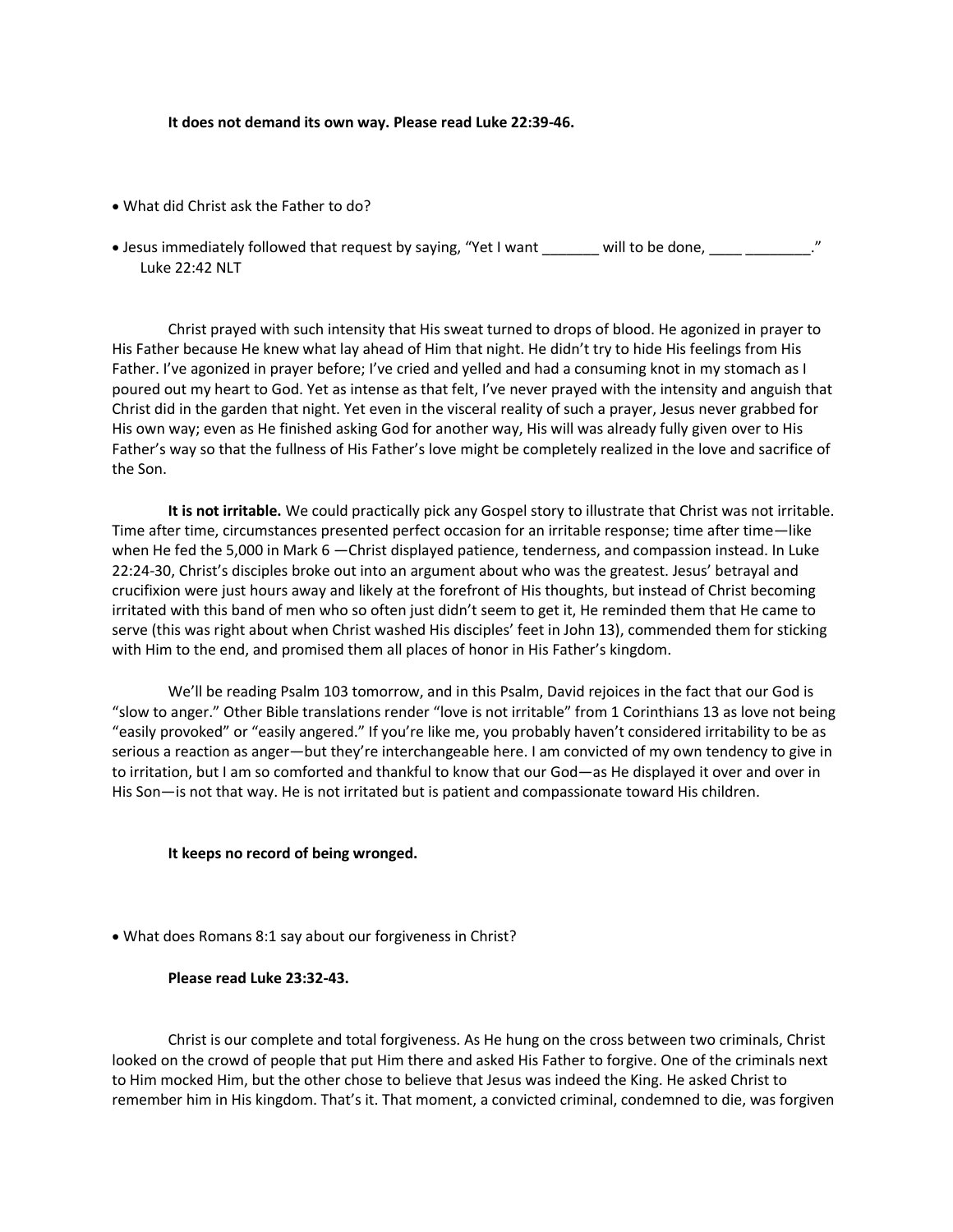for every sin he ever committed; he would be welcomed into Christ's eternal kingdom as though he had never sinned.

Our forgiveness in Christ is also complete; there is no longer any blot or stain or remnant of guilt left on the one who is covered by Jesus' blood. Instead, you are holy, righteous, and pure—whiter than snow.

God impressed this on my heart in a new way this week. Even though we know and trust that Christ's blood sufficiently paid for every sin anyone ever committed—and that when we confess our sins, He is faithful and just to forgive us and to cleanse us from *all* unrighteousness*—*we can still struggle with guilt sometimes. But freedom from sin means more than just freedom from committing sin. Yes, we are victorious over sin because we are released from slavery to it—but we are also victorious because we are released from the guilt that lingers from it. Christ died not just so that we would be able to overcome committing sin but also so that we can live in freedom from guilt and condemnation when we mess up. So the next time that you struggle with guilt even after confessing your sin, remember that God keeps no record of your wrong when you believe in His Son. Christ is complete forgiveness and freedom—from the sin and the guilt it leaves in its wake.

#### **Love does not rejoice about injustice. Please read Matthew 12:15-21 and Luke 4:18-21.**

I get chills when I read these prophecies about Christ from Isaiah. No wonder the people of Jesus' day looked for their warrior Messiah, and many had trouble believing that He could have come as a poor and humble servant instead. But Jesus came to serve in power and strength that only comes from the Spirit of God. He was mighty in His surrender; He was mighty in His service; He was mighty in His death and resurrection. He came to set the captives—you and me—free from the power of sin and death. He came to bring hope and justice to a hopelessly fallen world. Although He came as a servant, He triumphed over every enemy. When He returns, He will defeat the final enemy—death—and reign in justice and peace forever. And then He—and all of Heaven and Earth—will rejoice.

#### **Love never gives up. Please read Genesis 3:17-19, Luke 24:1-12 and Acts 2:24.**

To us, death often seems so final, but it is nothing to our God. He never gives up. Even when we chose our own way and brought death into the world through sinful rebellion, God had His Plan in place. Through His Son, death would lose all finality; sin would lose all its power; the enemy would lose the war. God sent Christ to die and be resurrected in triumph over death because He never gave up on the ones He created in love.

**Love never loses faith.** This is often translated as love "believes all things," and it's closely related to the statement we studied yesterday that love "is always hopeful." As with hope, believing—or never losing faith—"probably refer[s] to relationships between people rather than to faith and hope in God.1 As such, let's use one of the same examples we studied yesterday: Peter.

In Luke 22:31-34, Christ told Peter what would soon happen. The disciple would deny that he ever knew Jesus three times. Yet, Jesus never lost faith in Peter as the rock on which He would build His Church. Instead, Jesus told Peter that He was praying for Peter's faith in Him. Though Peter was approaching a crucial moment in his life where he would fall away from Christ, Christ never lost hope or faith in him. He believed what could not be seen and knew the reality of that for which He hoped (Heb. 11:1)—that Peter would return to Him, be restored and strengthened, and go strengthen his brothers as the rock of the Christian Church.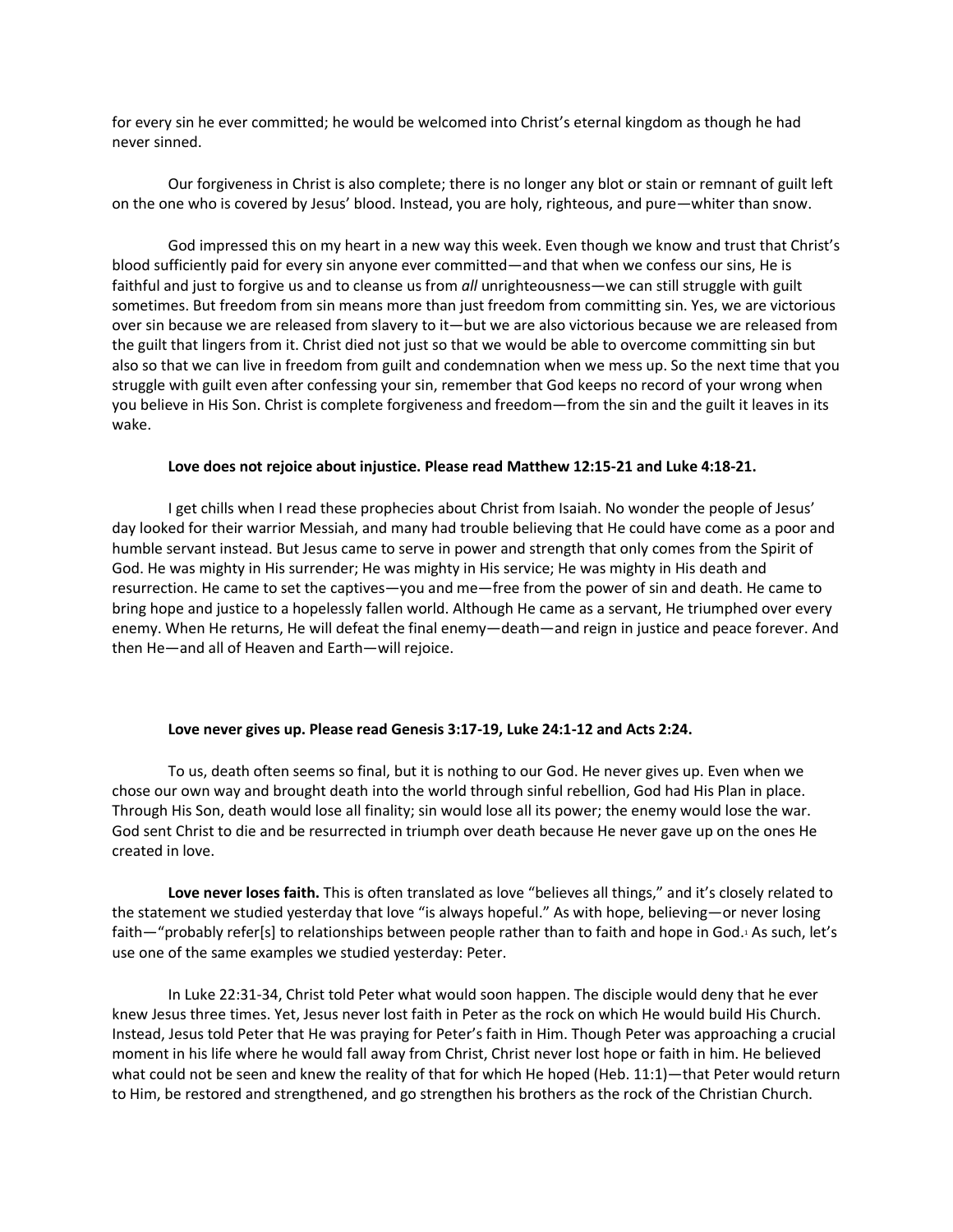God always sees us for what He knows we are—not for what we might look like at that moment.

**Consider:** Christ is the active and full display of God's perfect love. He lived as the tangible, touchable, relatable manifestation of agape. He continues to live as the One through whom we all have access to God's infinite love. If you know Him as your Savior, take a moment to reflect on the personal and real ways He has displayed God's love to you recently. If you have never accepted this Gift of God's love that was given for you, make today that day. Ask Him for a relationship like the criminal on the cross next to Him did. He will answer you with a resounding yes because He lived, died, and rose again *for you. You* are the object of His affection and the reason for everything He did; He wants you to accept and receive that love.

**Pray:** Thank God that He chose to send His love down for you. Tell Him that you want and will freely receive every bit of it through His Son.

#### **Day 5**

#### **Steadfast and Eternal**

*"Three things will last forever—faith, hope, and love—and the greatest of these is love."* 1 Corinthians 13:13 NLT

Nothing quite compares to understanding God's love in the light of His Son as we have been privileged to see over the past two days, but today's study will come very close. We're studying two of the most reassuring, undeserved, and overwhelming characteristics of God's love: that it is steadfast and eternal. God uses these qualities to define Himself and His love over and over in the Old Testament, and today, we'll see Paul define those same qualities as inherent to God's love in 1 Corinthians 13.

#### **Please read 1 Corinthians 13:7-13.**

• According to verse 7, love

| "Bears         |  |
|----------------|--|
| Believes       |  |
| Hopes_         |  |
| <b>Endures</b> |  |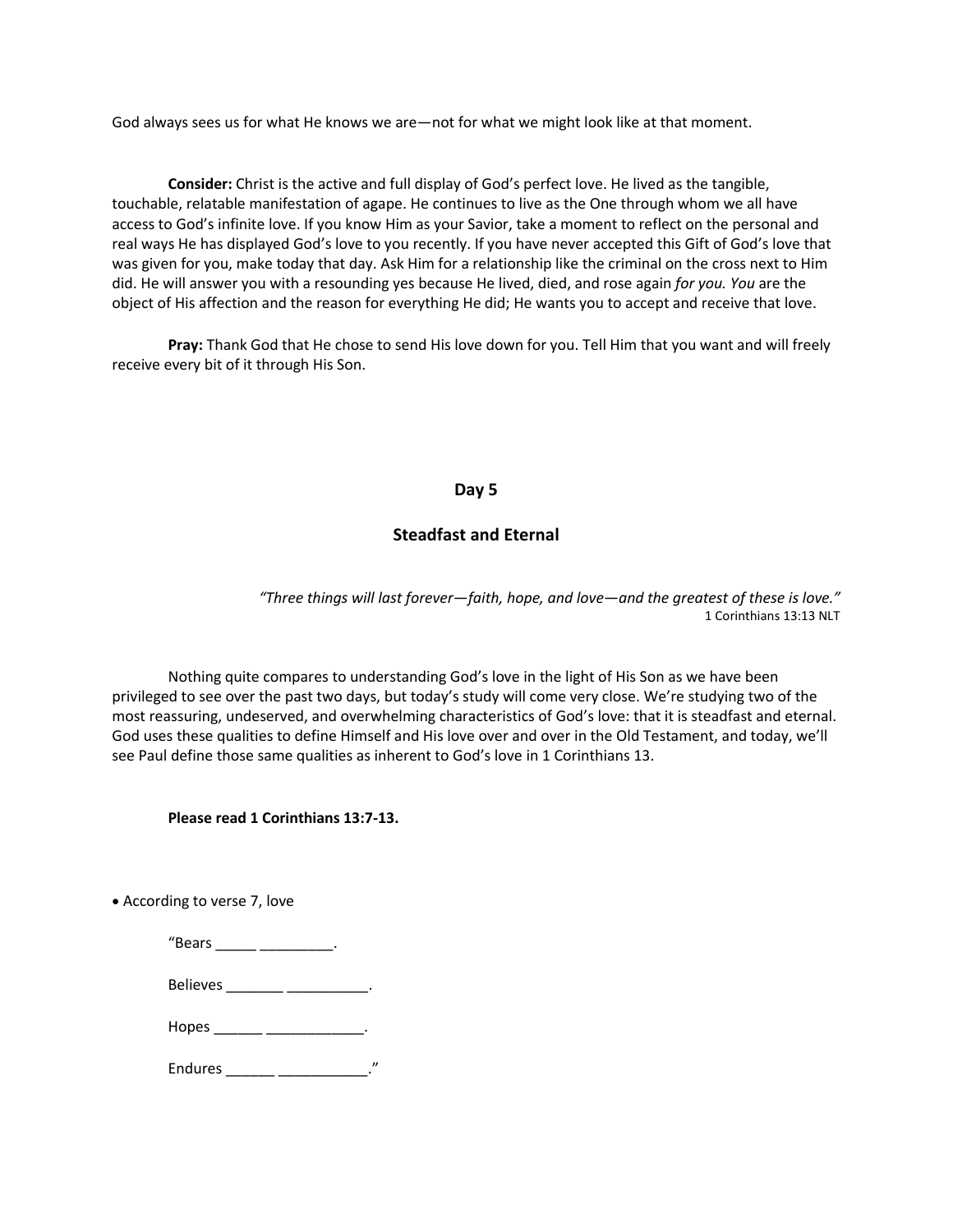"Steadfast" is used often in the Old Testament, and it is often written as "unfailing" depending on the Bible translation. According to an online dictionary, steadfast is defined as "resolutely or dutifully firm and unwavering." Its synonyms are "loyal, faithful, committed, devoted, dedicated, dependable, reliable, steady, true, constant, staunch, solid, trusty; firm, determined, resolute, relentless, implacable, singleminded; unchanging, unwavering, unhesitating, unfaltering, unswerving, unyielding, unflinching, uncompromising." Even the definition and synonyms leave little room for hesitation about the meaning of the word!

This word "steadfast" in particular is not used in 1 Corinthians 13, but it is still there. Paul says that love bears…believes ...hopes...endures *all* things." That's pretty comprehensive and unwavering.

- What does verse 8 say about love?
- What does verse 8 say about other Spirit-given gifts?

God's love will never end. It will never fail. It is eternal and steadfast. There is *nothing* we can do to stop His love for us because, if we consider it, our God held fast to His beloved when we were at our worst. In the Garden of Eden, Adam and Eve disobeyed God's only prohibition. He gave it for their protection—and He gave it in love so that His people had the freedom to choose to love Him in return. But Adam and Eve rejected the authority and love of their Creator; they chose selfish ambition and raised that above the Most High in their hearts; they withdrew affection from the lover of their souls.

God knew that all of this would happen. He knew that the world would turn from Him—yet He still loved us through our rebellion and already had our redemption and restoration planned. He sent His mighty Restorer while we were still steeped in sin and rebellion.

#### **Please read Psalm 103:2-14.**

- The LORD is:
	- $\star$
	- $\star$
	-
	- sk.
	- ×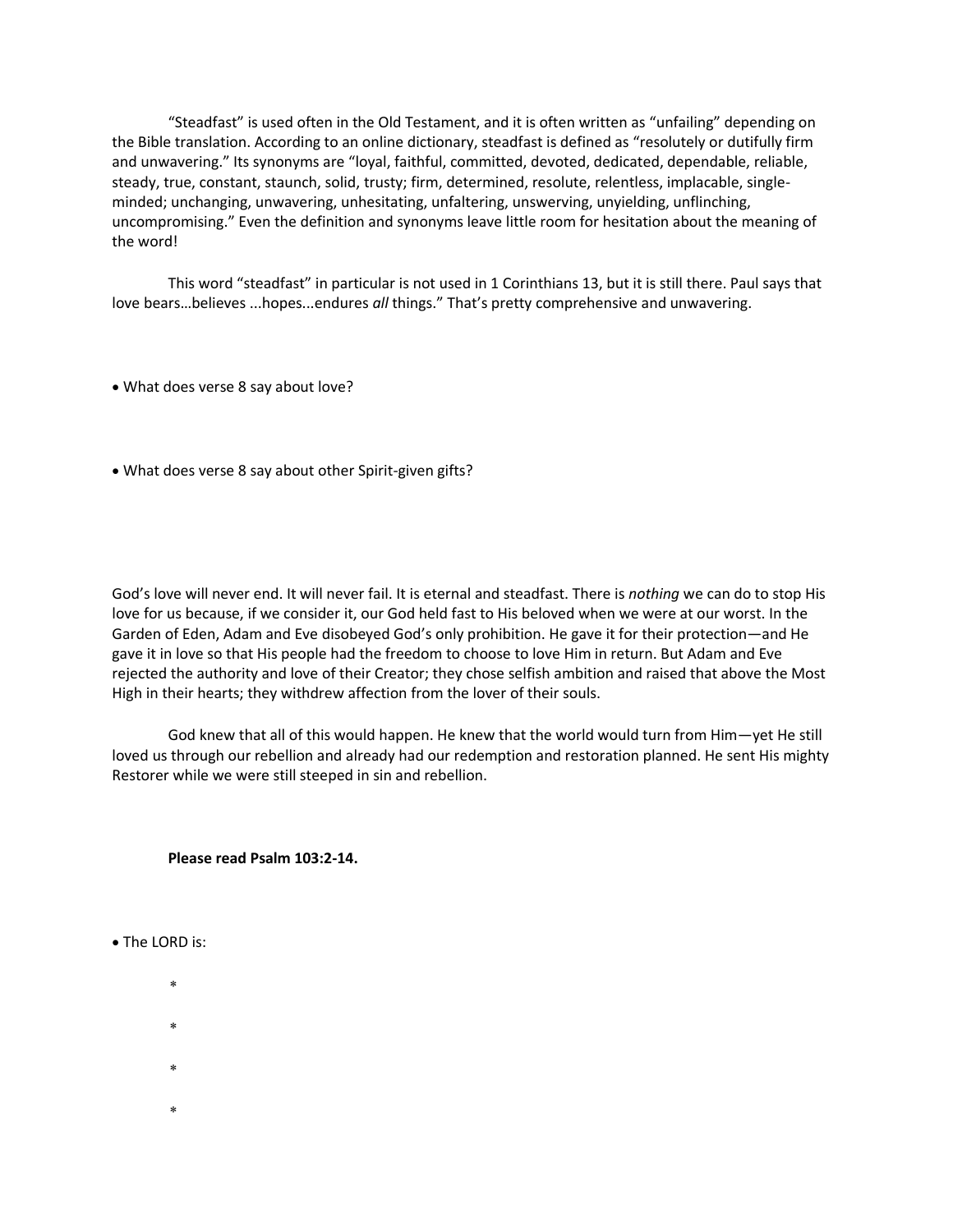• Fill in your name for verse 11.

"For his unfailing love toward \_\_\_\_\_\_\_\_\_\_\_\_...is as great as the height of the heavens above the earth."

• According to verse 12, how completely are *all* of your sins removed?

• Fill in the blanks with "me" and "I:"

"The Lord is like a father to his children, tender and compassionate to \_\_\_\_\_ …. For He knows how weak am; He remembers that am only dust."

Friends, every one of us goes through times when we struggle to feel God's love. The reasons may differ, but while we're on this earth, we will have time when God seems far away. Even David, the one God called a man after His own heart, had times of deep anguish and suffering when he felt that the Lord's gaze and affection were far from him (Psalm 10:1, 22:1-2). But like David, we need to remember that God's love is forever. He is steadfast, and His love is immovable. He knows who you are because He created you; He understands your weaknesses and limitations; and He loves you in His strength.

Only when we understand the permanence of God's love can we stand strong and show this love to others. I'm not saying that when you understand that God loves you, you'll be able to pour that love out on everyone all the time. No, you are human, and you will still have times when you don't measure up. But when you understand how immovable and rock-solid God's love for you is; when you understand that He gave Himself up so that you would be made beautiful and perfect for Him; then you'll be able to stand up again after you fall. Sin can no longer hold you down in defeat.

The enemy of your soul would like nothing more than to convince you otherwise. With you broken and defeated in guilt and shame, you're no threat. But when you *believe* that God's love for you is unbreakable and steadfast, you can run *to* Him when you've fallen. He will forgive every*thing,* every *time*. He will pour out His love on you freshly. He will take you by His righteous right hand and lift you up in His love and strength because *He* makes you victorious. He has things for you to do; He has good things planned for you!

• Look at Psalm 103:2-5 again. List the actions your God has in store and that He does for *you*, His beloved.

Let's briefly discuss one last thing before we close. As Paul wraps up this brief section on love, he mentions that only three things will remain eternal: faith, hope, and love. I have often wondered why he chose these three, and after all we've studied this week, I am convinced that these three are those qualities that cannot end because they are wrapped up in Christ Himself. He is:

the "champion who initiates and perfects our faith" (Heb. 12:2)